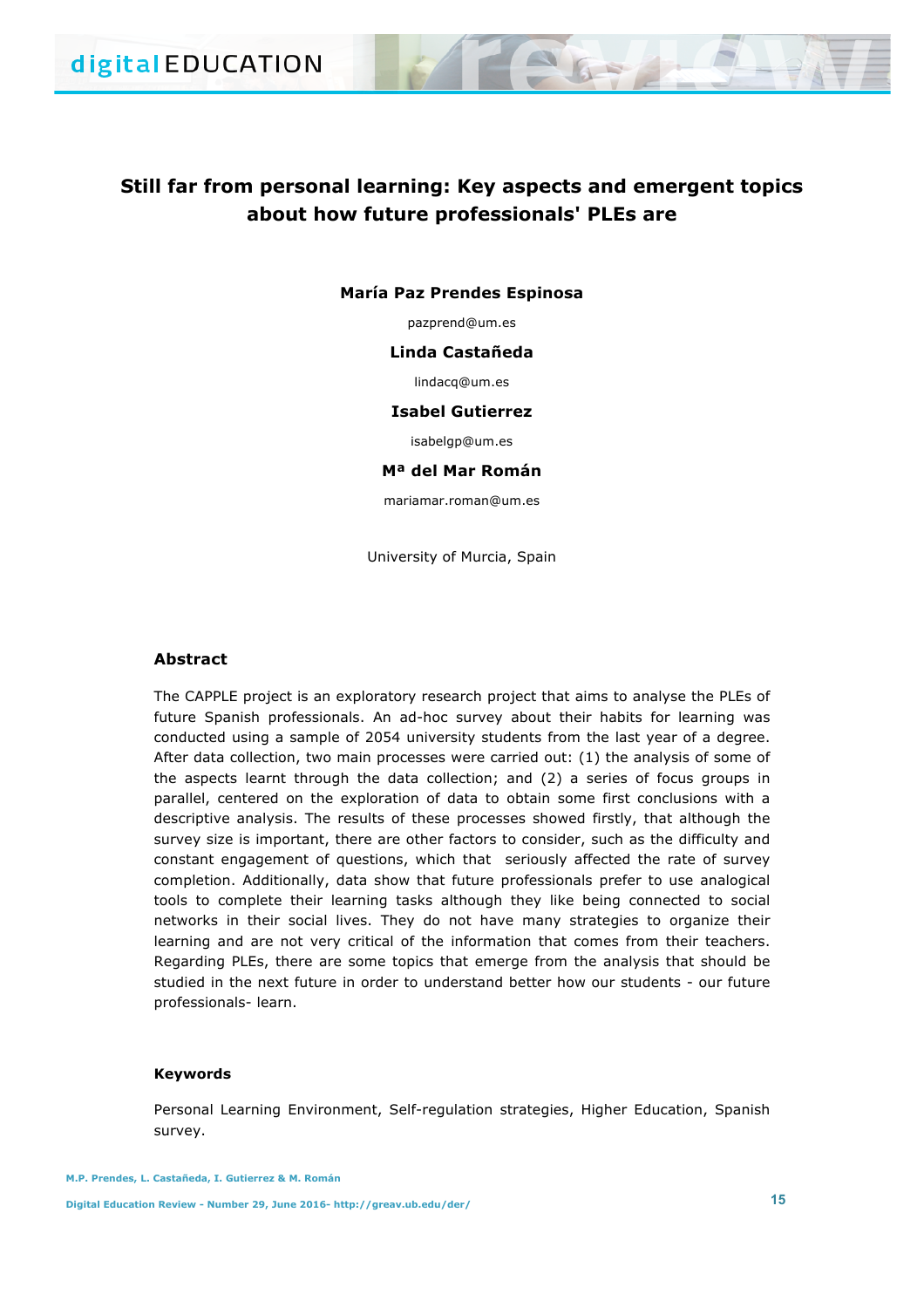# **I. Introduction**

Almost a decade after the first papers on Personal Learning Environments (PLE), there has been an incredible improvement in technologies related to learning and teaching. Also, the academicliterature on PLE has increased manifoldly (for example Buchem, Attwell & Torres, 2001; Fiedler & Väljataga, 2013; Cabero-Almenara & Vázquez-Martínez, 2014; the works included in the monograph coordinated by Coll & Engel, 2014; Gallego-Arrufat & Chaves-Barboza, 2014; Shaikh & Khoja, 2014; Chaves, Truijillo & López, 2015). Nonetheless, it is still a challenge to study them with the main goal of understanding better how they apply to the learning reality, or rather, to the learner's reality.

PLE has become more than an approach to how people learn. We can find a technological approach where PLE is overall a combination of learning tools, services and artefacts in a single space organized by the student (Mödritscher et al., 2011) or we can support the concept in the pedagogical approach which understands PLE as information processing, people connections and knowledge creation in order to place students at the center of the learning process (Torres & Mobbs, 2008). This second model is near to ours in the CAPPLE Project.

It is a way of understanding the learning process itself, as well as how the elements regarding learning and education are related each other, or how the synergies among them could interact in different contexts or be integrated into the lifelong learning process. In this sense, the conceptual revision of Dabbagh & Kitsantas (2012), authors who define PLE as strategy to understand and promote formal, informal and self-regulated learning of students, is of great interest. They also emphasize the relevance of social media in sharing learning achievements and making sense of them.

However, the studies on PLE are still very limited and there is a lack of significant studies that would help researchers to visualize the main issues that the future analysis work regarding PLE should centre on. Moreover, taking into account that these studies must conserve the importance of interpretation (Stake, 2010), from the understanding that this is the only way to expand the exploration of something complex and tangled, using the usual research methods.

This article is intended as an update on the progress made in the CAPPLE project so far. It shows the key data and the first conclusions of the statistical analysis based on the description of frequencies and percentages. In order to organize the process and extract the greatest profit from the large amount of data, we have designed a task with four focus groups. Each had to study in depth one of the dimensions of the questionnaire and this article explains the process.

First, the focus groups sought to highlight some problematic aspects (regarding the sample, the methodology, the data, and so on) that should be taken into account before carrying out a more in-depth analysis. They also identified emerging research topics that should be addressed, if possible, in the next phases of the project, or that should be suggested, as successive research fields for future studies and projects.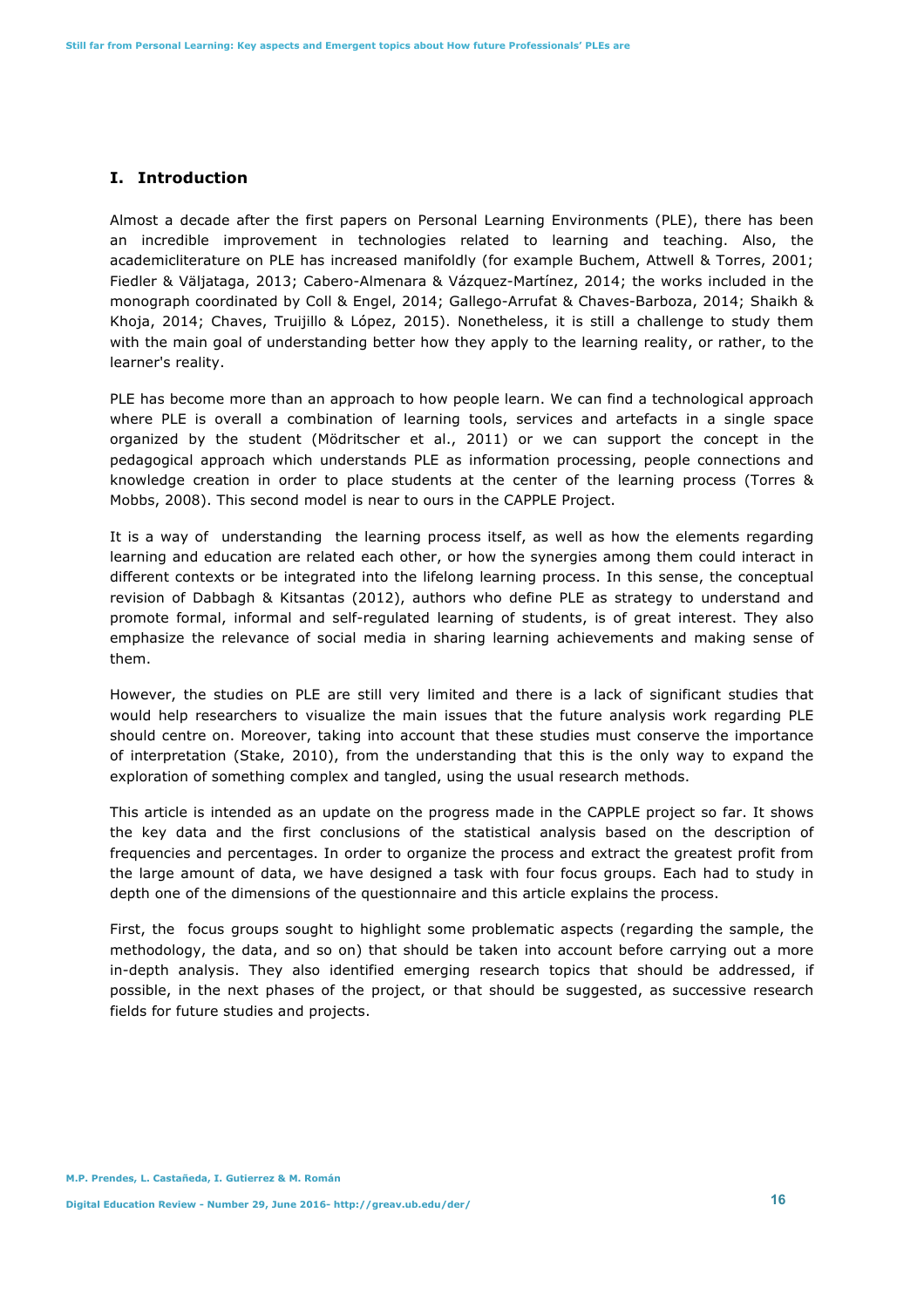#### **a. The road until here: CAPPLE Project**

The CAPPLE project<sup>1</sup>is a four-year Research project funded by the National Ministry of Economy and Sustainability over (2013-2016 Project Reference EDU2012-33256) and it is coordinated by Author 1 from the University 1 (Author 1, 2015). Its name comes from the initials of its name in Spanish: "Competencias para el aprendizaje permanente basado en el uso de PLEs (Entornos Personales de Aprendizaje): análisis de los futuros profesionales y propuestas de mejora", which translates as: "Lifelong learning skills based on PLEs (personal learning environments): analysis of future professionals and suggestions for improvement". This project includes the analysis of PLEs of senior university students in technical, functional and graphical terms, always understanding that PLE is a pedagogical concept that can help us to understand not only what tools people use to learn but also how people learn, in other words, their strategies to learn based on the use of telematic tools.

The project starts from the understanding that a PLE is: "a set of tools, data sources, connections and activities (experiences) that each person uses habitually to learn" (Adell & Castañeda, 2010, pp 23). Apart from that, PLE includes the thinking mechanisms that people use. This approach takes in the possibility of knowing the PLE could give everybody a background to reflect on the value of a systematic organization and promote the building of their environment to learn (Attwell, 2007; Author 2 & Adell, 2013).

After the definition of the model for analyzing the PLE in our CAPPLE Project (Author 1, Author 2, Ovelar & Carreras, 2014), the validation of the instruments (Author 1, Author 2, Solano, Roig, Aguiar & Serrano, in press) and the piloting of the survey, during the academic year 2014-2015 the project has collected the final sample from students studying at Spanish universities (Author 1, 2015; Author 1 & Gutierrez, 2015).

# **b. The Data Collection Process, Sample & Neglect**

The CAPPLE project is an exploratory research that, from a naturalistic approach, aims to make a descriptive study (Cohen, Manion & Morrison, 2007). The population that constitutes the study is vast, as well as geographically dispersed in many different institutions, which made it difficult to access the research subjects and study their reality.

In consequence, this study has not used a probability sampling strategy -random sampling– but a convenience sample technique. Nevertheless, even though the questionnaire used to collect the information was a self-administered survey, the research team tried to disseminate the information about the study as much as possible.The objective was to maximize the participation of students, whose only requirement to participate was to bea final year degree student at a Spanish University.

The survey was administered online. First an email was sent to all universities (public and private), in which the study was explained and students were asked to participate. Then, the project sent an e-mail to all teachers who were lecturing in the last year of degree courses during this period; the email included the same information. Finally, the survey was advertised on the project website (http://www.um.es/ple), Twitter and Facebook.

ı

<sup>1</sup> www.um.es/ple

**M.P. Prendes, L. Castañeda, I. Gutierrez & M. Román**

**Digital Education Review - Number 29, June 2016- http://greav.ub.edu/der/ 17**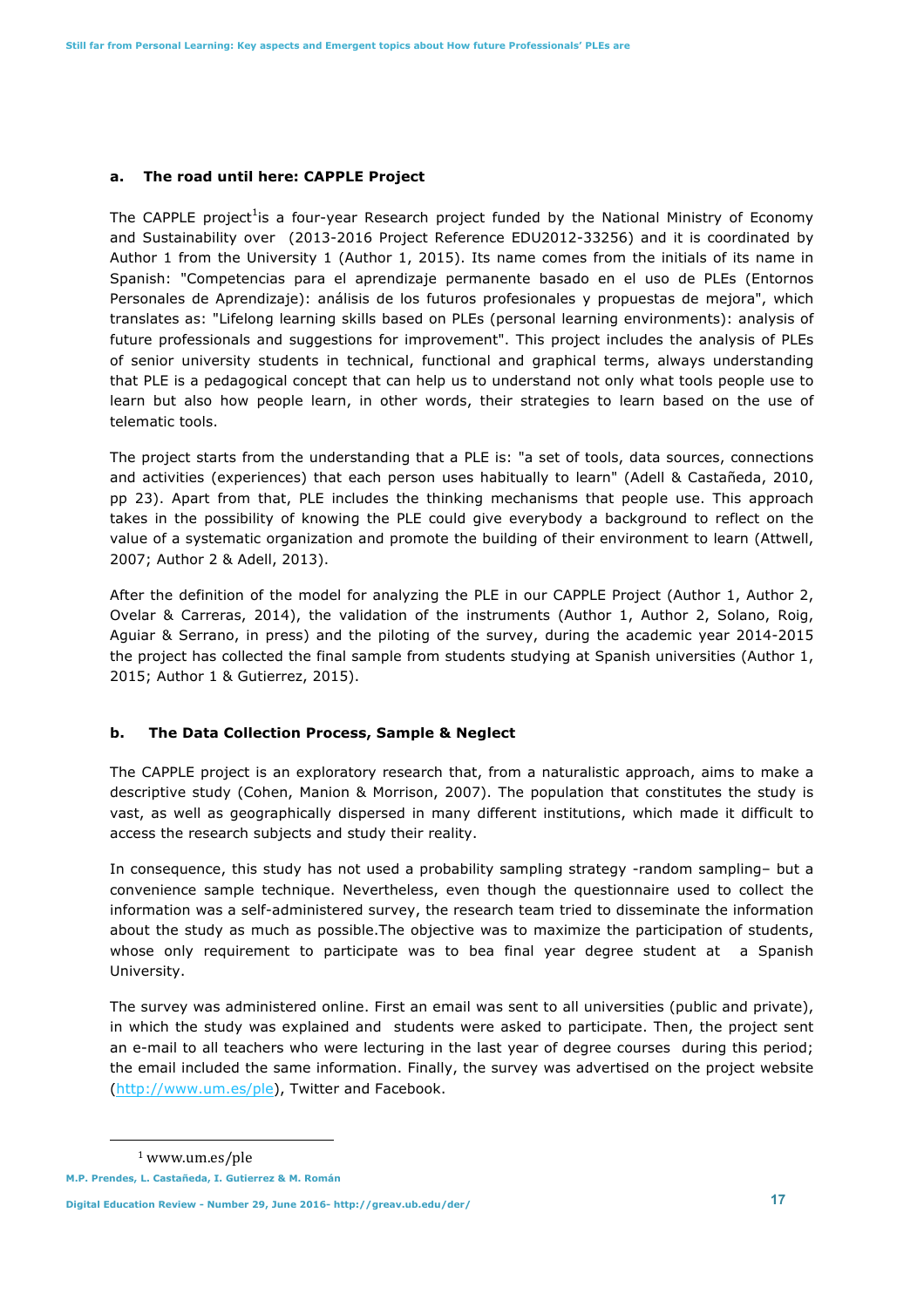CAPPLE Survey is a questionnaire that tries to collect information about how students in the last year of university, actually learn. In order to compile the questionnaire, a model was built within the project that understood the complex process of learning as being formed by certain elements, divided into categories.This model has been extensively explained in previous papers (Author 1 & Author 2, 2013; Author 1, Author 2, Ovelar & Carreras, 2014; Author 1, Author 2 & Gutierrez, 2014; Author 1 et al. in press) and in 0 the reader is presented with a general vision.



Figure 1. CAPPLE Project PLE Components (Author 1, Author 2, & Author 3, 2014)

The final survey - based on this model- comprises 48 questions (230 items). The structure of the questionnaire is:

- The first 4 items are demographic and general information questions.
- 8 of them are nominal questions, of which 2 have dichotomous categories.

- 35 questions are issues that reflect a scale of 5 levels plus an option "Do not use/not applicable", of which 30 correspond to frequency scales, and 5 to a level agreement scale.

After the questionnaire validation process, the research team realized that the survey was rather long. Nonetheless, the consideration of this study as an exploratory research and the need to collect data to enable interpretations which could try to conserve the complexity of the reality studied (Stake, 2010) acted as a justification for conserving the questionnaire as it stood.

According to the data on the survey desertion index, the first conclusion to be drawn related to the extent of the survey and its effect on participation (Krosnick, 1999). However, from the information the data shown, desertion is more complicated than just a question of size. We also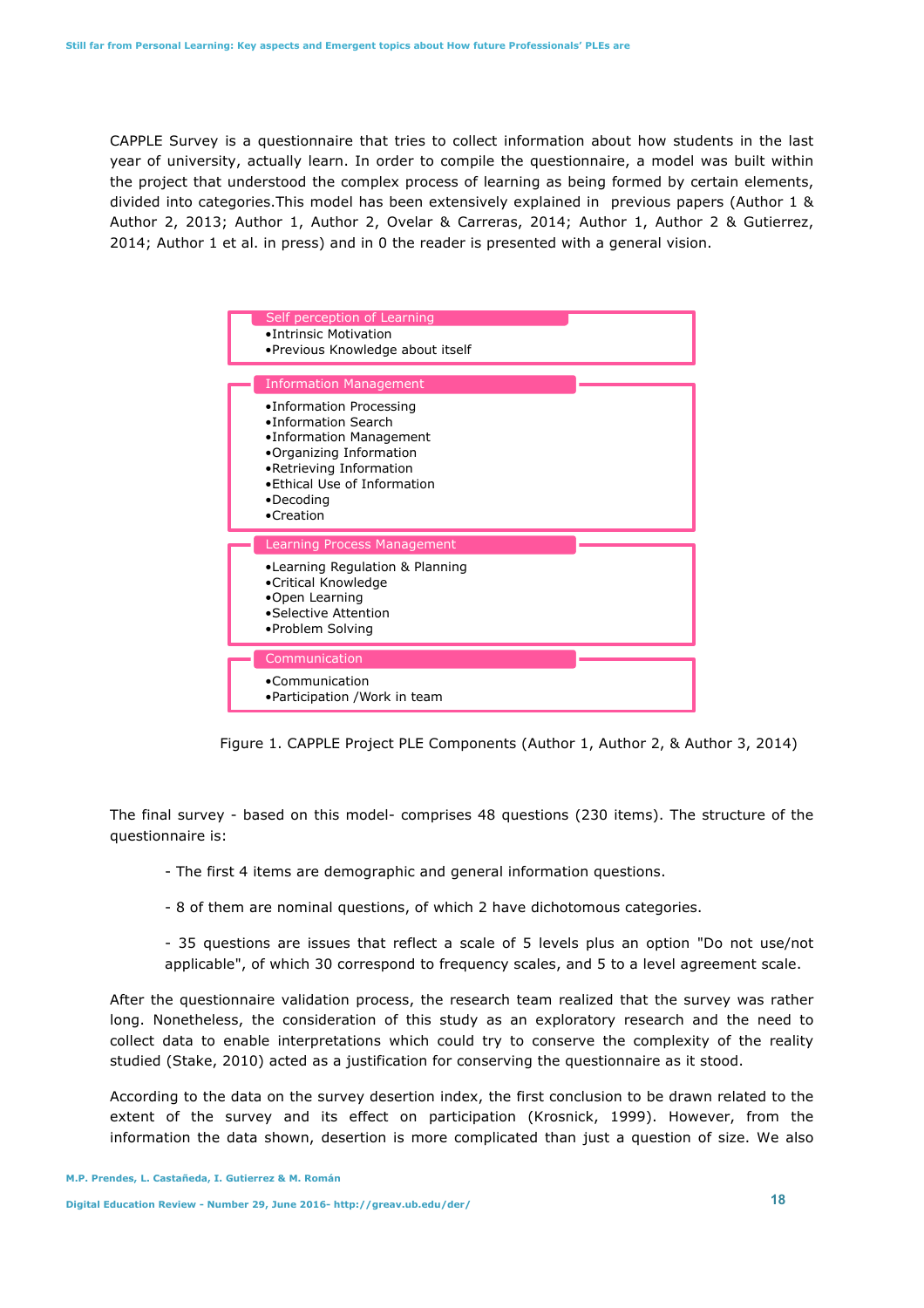consider the difficulty of answering the questions because students were questioned about their internal learning mechanisms and were asked to evaluate themselves using scales. We think that these are some of the reasons to explain the high desertion (4399 people began the questionnaire but we only have 2054 people in the final sample (all of whom reached and answered the final page of the questionnaire).

# **II. Methodology of the Focus Group**

As in any traditional focus group, each group was made up of 8-14 experts, from similar research interests, with similar expertise, but independent of each other. The objective was to create a bright - face to face- debate (Finch & Lewis, 2013), so the similarity and independence between experts were critical conditions. Finally, a total of 26 experts participated in the three groups, situated in three different locations.

The same facilitator was the moderator in the three focal groups following a common agenda. The audio from the sessions was recorded and a researcher from the project took notes in the three meetings. Once the debates were finished, the relevant aspects brought up by each group were triangulated to highlight the useful ideas.

The objectives of this analysis were:

- to underline the principal aspects and features related to learning that drew their attention, and that affect the study population.

- to identify potential emerging research topics that could be approached in future studies or, on the other hand, highlight issues that should be taken into account before any further in-depth analysis of the data

The main conclusions of these working groups are presented below.

## **III. Data and Results**

## **a. Clear aspects to highlight**

Based on the general analysis of the sample, some general aspects have appeared in the data which the researchers consensually highlighted in their focus groups. These aspects could be considered as striking trends that configure important aspects of the population and that transcend our study.

#### *Analogical learners in digital times*

Students (future professionals) seem to be much more analogical than digital in their preferences. Surprisingly, even when the context is increasingly digitalized, and many theories describe more and more young people with a "digitally enhanced life" (Prensky, 2001; White & Le Cornu, 2011; Goh, Bay, & Chen, 2015), students still prefer analogical formats for their work and learning activities.

As the data show, the majority of future professionals still feel more motivated to learn principally by lectures. In the question "*What situations increase my interest to learn about something*?", an

**Digital Education Review - Number 29, June 2016- http://greav.ub.edu/der/ 19**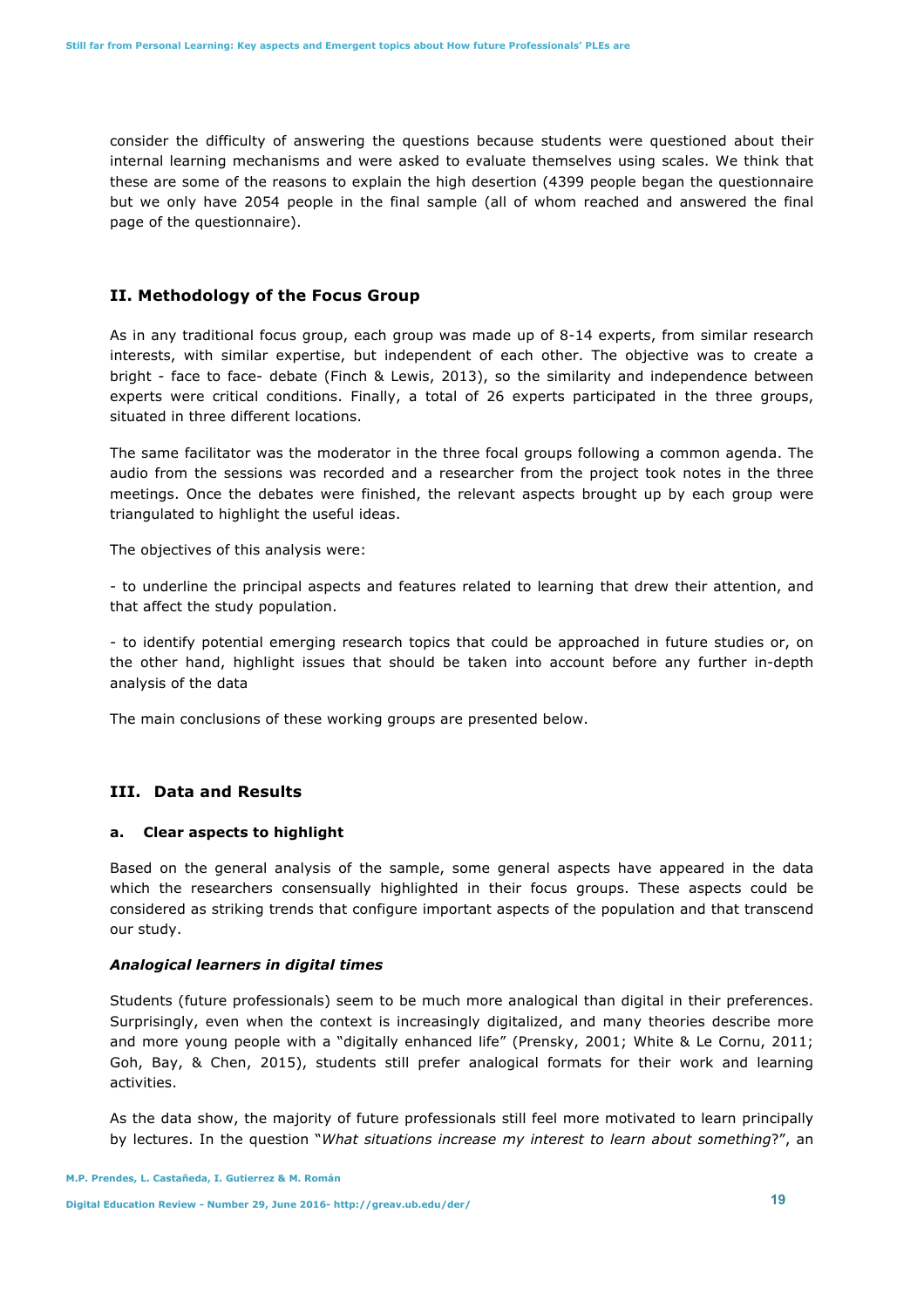impressive 77.35% (almost 8 out of 10), declared that "*participating in a face.to face-lecture*" did , "*Always/Almost always or very frequently*" (Q5). This percentage is much higher than this option in the digital options in the same question (e.g., Podcast 42.56%, Facebook 43.62%, Twitter 26.06%, and so on).

Moreover, the majority of students use strategies related to work on paper much more than digital ones. For example, When students were questioned about what strategies and tools they use "to plan and organize my work and learning…" (Q11), as is reviewed in greater depth below (see 0), the only strategy with a majority agreement, is the paper based calendar for organizing their schedule. Also, when they "*find any interesting document on the internet*" (Q27), 60.47% of students prefer to read it on paper "*Always/Almost always or very frequently"*. 46.79% of students (nearly half) state that they "*create drafts on paper*", "*Always/Almost always or very frequently"* before creating any new online information (Q 35). 38.70% (4 out of 10) state they take notes on paper about their reflections regarding their learning (Q36). Also, 59.40% say that when they "*find an interesting online video/audio"*, they "*watch/listen to this on the Web, and take notes on paper"*(Q28).

Finally, students are still much more comfortable with the idea of archiving their files "*in their computers as well as on the cloud*"; 92.5% affirm they do so "*Always/Almost always or very frequently*". In contrast, 51.7% of students say that they "*archive their files only in the cloud*", "*Few times or Rarely*".

# *New trends in the use of digital tools: Instant and Private Messaging is the king*

According to the data from the survey, some changes are evident in the trends of use of online tools, among senior university students.

One of the main changes relates to the preference for using personal instant messaging,rather than forums, as is seen in the data shown in 0:

|                                                                  |              | Always/Almost | Sometimes | Few    | Not        |
|------------------------------------------------------------------|--------------|---------------|-----------|--------|------------|
|                                                                  |              | always; Very  |           | times; | use/Not    |
|                                                                  |              | frequently    |           | rarely | applicable |
| Q5. What situations                                              | Forums       | 27.25%        | 24.99%    | 38.91% | 8.85%      |
| increase my interest                                             | Private      | 44.74%        | 18.34%    | 29.99% | 6.93%      |
| to learn about                                                   | messaging*   |               |           |        |            |
| something?                                                       |              |               |           |        |            |
| Q13. "When I want to                                             | Forums       | 24.68%        | 27.07%    | 41.33% | 6.91%      |
| learn something new,                                             | Private      | 36.61%        | 24.83%    | 32.62% | 5.94%      |
| I go to."                                                        | $messaging*$ |               |           |        |            |
| Q46. "When I have a<br>technical problem, I<br>make use of"      | Forums       | 33.84%        | 27.90%    | 30.77% | 7.50%      |
|                                                                  | Private      | 63.58%        | 20.84%    | 13.29% | 2.29%      |
|                                                                  | $messaging*$ |               |           |        |            |
| Q47. "When I have a<br>question about the<br>content or the work | Forums       | 23.52%        | 28.87%    | 38.90% | 9.25%      |
|                                                                  | Private      | 62.61%        | 21.02%    | 13.44% | 2.92%      |
|                                                                  | $messaging*$ |               |           |        |            |
| process, I make use                                              |              |               |           |        |            |
| of''                                                             |              |               |           |        |            |

\*Including Facebook chat, Twitter's Direct Messages, Whatsapp or similar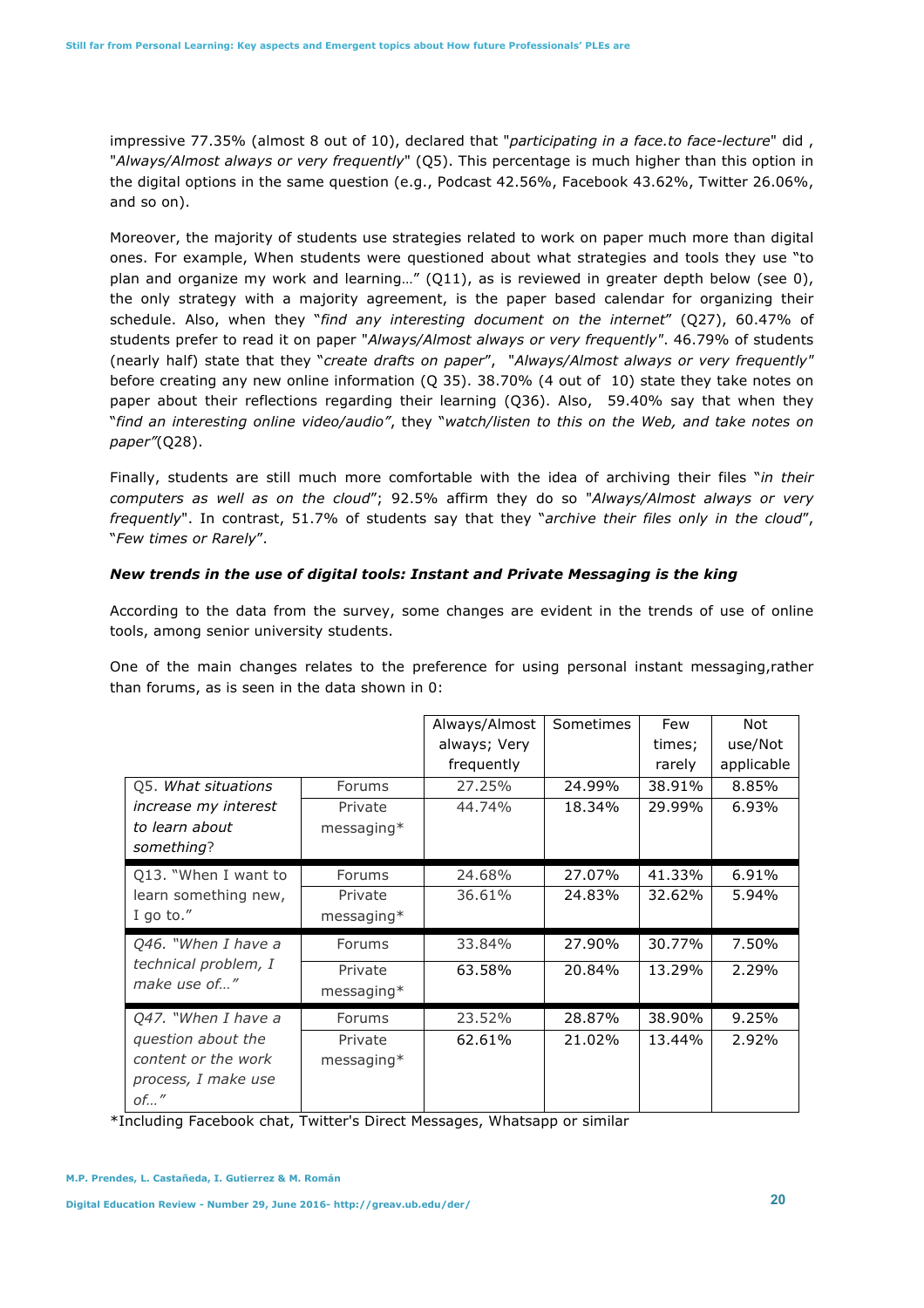Figure 2. Use of Forums Vs. Use of Instant or Private Messaging in Learning Activities in University Senior Students.

From the previous questions analysed, the difference between Forums and Private or Instant Messaging is not the only trend that is evident. In the four cases presented (Q5, Q13, Q46 and Q47), the importance of Instant and Private messaging is much more solid compared to other online tools.

In Q5: "*What situations increase my interest to learn about something***?"**apart from the importance of the more traditional options ("*face-to-face lectures*" and "*programs in traditional mass media"*) that take in the highest number of answers "*Always/Almost always or very frequently*". Close to half of the sample selected these responses in the options "*reading webpages or weblogs"*(52.50%)*, "visiting online multimedia sites (as Youtube, Slideshare, Flickr, Prezzi, Instagram or similar)"* (50.66%) *and* "*chats in Whatsapp, Line or similar*" (44.74%); the other online options (Social Networking Sites, Online Mass media, and so on) present lower use.

Only in the case of Q13: "When I want to learn something new, I go to", is the situation a bit different. Students declare that they use "*Always/Almost always or very frequently*", the online options *"Blogs or Web pages"* (72.01%)*, "Wikipedia or other online encyclopaedias"* (67.43%)*, "online mass media"*(65.53%)*, as well as "online tutorials (video, slideshows, etc.)"* (57.79%), i.e.,, more than the percentage related to "*contacting people by email or private messages in different platforms (Facebook, Direct Messages on Twitter, Whatsapp, or similar)*", which accounted ofr only 36.61% of the answers in the higher frequency. Nonetheless, this percentage is still above the percentage of "*Forums*" (24.68%), "*Social Networking Sites*" (21.52%) and "*Mobile Apps*" (13.83%).

However, in Q46: "When I have a technical problem, I make use of...", the option "*contacting people by email or private messages in different platforms (Facebook, Direct Messages on Twitter, Whatsapp, or similar)*" is preferred by students. 63.58% of the respondents marked "*Always/Almost always or very frequently*", more than any other option, online or face-to-face.

Similarly, in Q47:*"When I have a question about the content or the work process, I make use of…",* 62.61% of answers for the option "*contacting people by email or private messages in different platforms (Facebook, Direct Messages on Twitter, Whatsapp, or similar)*" were answered "*Always/Almost always or very frequently*". This was surpassed only by the option "*Colleagues and friends contacted face to face"* (73.22%)*.* The use of other online tools appeared much lower.

Also, 41.19% of the students declare that they prefer Instant Messaging (Whatsapp, Line, Skype, and so on), "*to foster collaboration and interaction with others*" (Q39). This is far from other tools like email (27.65%), Social Networking Sites (25.85%), Videoconferencing (3.07%) or Chat (2.24%).

#### **Future professionals are not actively organizing their learning**

According to the data, future professionals appear as people without many strategies, or tools (face-to-face and online), for organizing their work and their learning.

First, when students were questioned about "What are your main reasons for accessing the Internet*?"* (Q7), only half (47.69%) marked "*Totally Agree or Agree*" for the option "*Organization*". This percentage is the lowest (with more than 30% difference) compared with the other options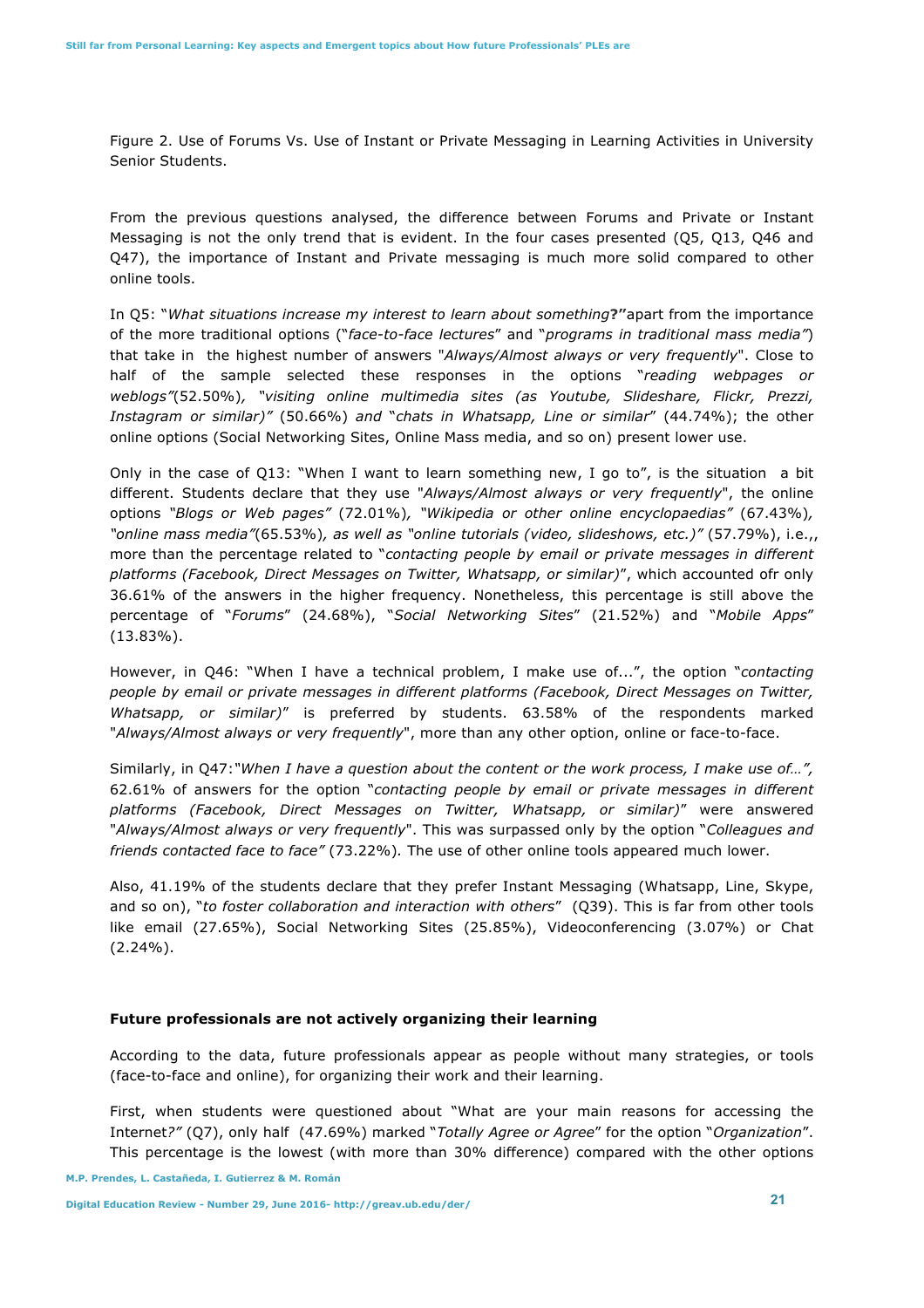presented - "*information"* (98.29%)*, "communication"* (91.03%)*, "Leisure"* (87.92%)*, Work*  (81.76%)*, "Training"* (82.65%)*,* and *"Social Relationships"* (79.90%).

Then, students were actively questioned about what strategies they use to manage and organize their work and learning (Q11). As is evident in 0, apart from the organization of their time in a calendar, done by 62.46% of them "*Always/Almost always or very frequently*", they do not seem to use any other strategy, or tool, frequently.

|                                         | Always;    | Sometime | Few    | Not       |
|-----------------------------------------|------------|----------|--------|-----------|
|                                         | Very       | S        | times, | use/Not   |
|                                         | frequently |          | rarely | applicabl |
|                                         |            |          |        | e         |
| I organize my ideas andtasks, in an     | 8.28%      | 6.62%    | 32.91% | 52.19%    |
| online task manager (e.g., Evernote,    |            |          |        |           |
| Remember the milk )                     |            |          |        |           |
| I organize my time using a calendar (on | 62.46%     | 12.17%   | 17.67% | 7.69%     |
| paper)                                  |            |          |        |           |
| I organize my time using an online      | 18.11%     | 11.39%   | 35.93% | 34.57%    |
| calendar                                |            |          |        |           |
| I use a tool to organize my online      | 3.55%      | 3.21%    | 30.92% | 62.32%    |
| resources and tools, like Symbaloo,     |            |          |        |           |
| Netvibes                                |            |          |        |           |
| I use a tool to organize my time (time  | 2.19%      | 2.04%    | 29.36% | 66.41%    |
| management tool, e.g., Pomodoro)        |            |          |        |           |

Figure 3. Q11: "to plan and organize my work and learning…"

Additionally, they affirm they organize their information (Q25) in folders hierarchically, but they do not use any other strategy, or tool regularly to organize information. Furthermore, almost half state that they never use Wikis (49.22%), Blogs (45.67%) or Social Bookmarking (52.87%) for this. Moreover, a high percentage of students state that they use "*Few times; Rarely, or never"* for organization tools like Time Lines (57.79%), Social Software (like Twitter or Facebook) (77.46%), Blogs (87.24%), Social Bookmarking (90.12%), Wikis (90.21%).

|                                                                 | Always;    | Sometim | Few    | Not       |
|-----------------------------------------------------------------|------------|---------|--------|-----------|
|                                                                 | Verv       | es      | times, | use/Not   |
|                                                                 | frequently |         | rarely | applicabl |
|                                                                 |            |         |        | e         |
| my information<br>folders<br>in<br>Organize<br>(Hierarchically) | 94.69%     | 3.51%   | 1.61%  | 0.19%     |
| Organize my information in a Timeline                           | 22.59%     | 19.62%  | 44.60% | 13.19%    |
| Use Social Bookmarking tools (Diigo,<br>Delicious)              | 4.14%      | 5.74%   | 37.24% | 52.87%    |
| Use wikis                                                       | 3.70%      | 6.09%   | 40.99% | 49.22%    |
| Use blogs                                                       | 4.48%      | 8.28%   | 41.58% | 45.67%    |
| Social<br>Software<br>Use<br>(Twitter,<br>Facebook)             | 10.71%     | 11.83%  | 48.34% | 29.11%    |

Figure 4. Q 25: "to organize and manage the information, I prefer to…"

**M.P. Prendes, L. Castañeda, I. Gutierrez & M. Román**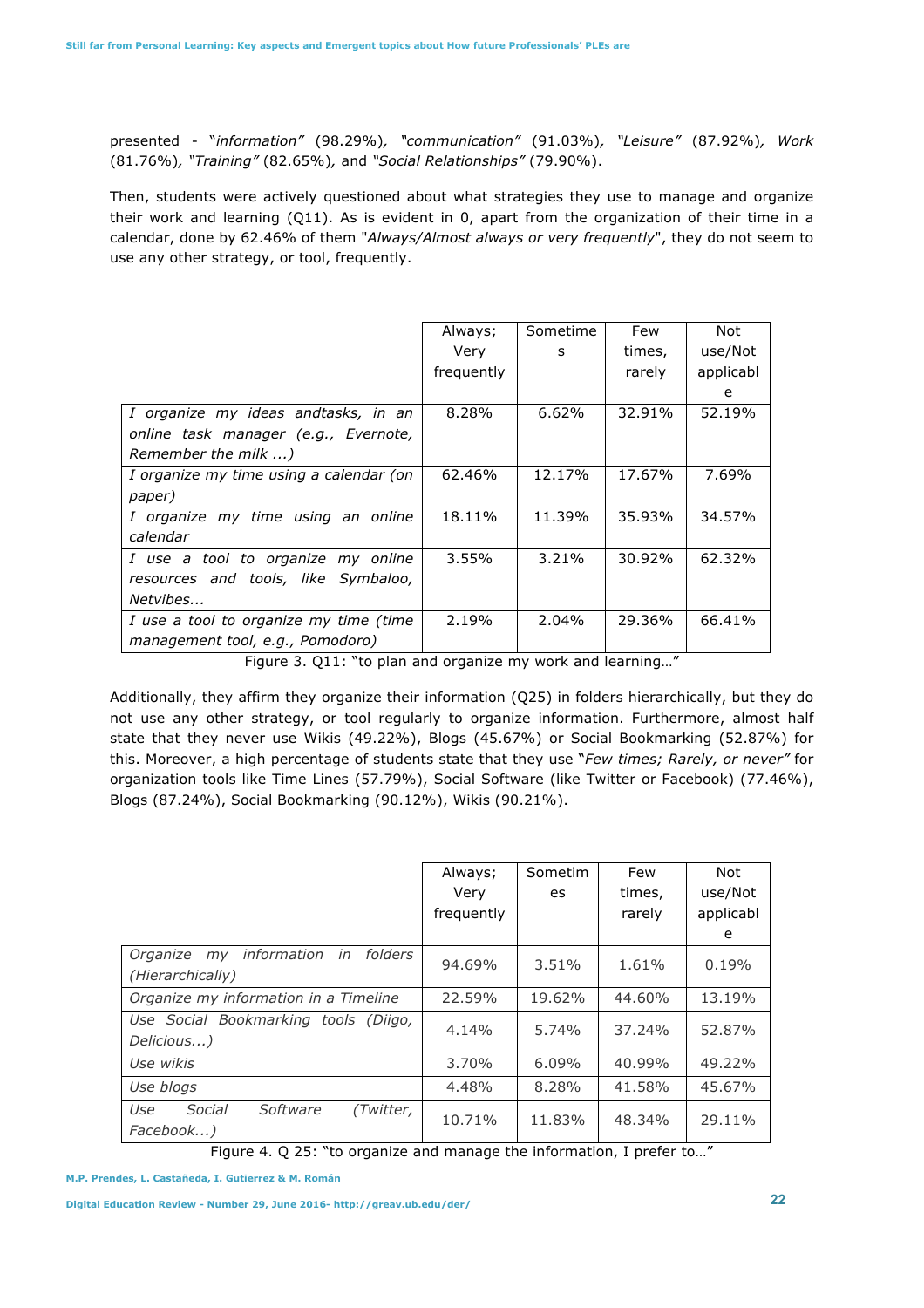Some more data suggest that this deficit in the learning organization could be extendable to the rest of the self-regulation strategies of future professionals. Nevertheless, this is an entire category of the CAPPLE model that must be analysed in conjunction with all the related data if broader conclusions are to be drawn.

# **Students are critical of information but not critical at all of the information from experts and teachers**

Something that has been reported in other studies is the high trust students place in their teachers, as information providers (Carter, Stephenson, & Hopper, 2015; Castañeda & Adell, 2014; Coll, Engel, Saz, & Bustos, 2014; Ignatova, Dagienė, & Kubilinskienė, 2015, among others). This confidence is extended to experts. The data from this survey, confirm this perception.

In Q19, just a minority of students affirm that they "*question the information received from…"* their *teachers* (19.67%), or *experts* (13.19%), "*always/Almost always or very frequently*". They have more qualms with information received from *tutorials* (33.74%) or mobile applications (34.96%). Nevertheless, the majority of them are critical of information from *friends & family* (45.76%)*, email news* (53.07%)*, traditional mass media* (57.59%)*, Twitter* (57.16%)*, Blogs and Webpages* (61.25%)*, Forums* (61.64%)*, online mass media* (62.46%) *as well as Social Networking Sites* (72.10%)*.*

In the question "*What increase the credibility of a piece of information*" (Q20), the high trust in experts is confirmed. The answers show that there are only two criteria that increase the credibility of information "a*lways/almost always or very frequently*" for the majority of students: if the information is *recommended by an expert* (89.78%), and if the information *appears repeated in various resources* (79.65%).

In general, when students answer about their perceptions about the information they receive (Q21), 55.01% of pupils think "a*lways/almost always or very frequently*", that this information "*is not always true or does not always correspond to reality*". In the same way, the 67.53% of students assert that they do "*Contrast the information",* "a*lways/almost always or very frequently*". If to these results we add in both cases the alternative "*sometimes*", the percentages are very similar: 92.36% and 91.97%, respectively. Nonetheless, it is worrisome that 10.95% of students affirm that "a*lways/almost always or very frequently*", they "*should not question it* –information-*, whatever its origin"*.

#### **Blurred conclusions about some learning aspects to keep track of**

Some data suggest that students in the last year of university do not have global strategies for learning. The data suggest that they use particular tools, depending on the moment, but that do not respond to a thought strategy around learning. Students know how to use some tools, but do not integrate those tools into effective processes. Additionally, it seems that they do not integrate learning activities with each other. From the data, one senses an enormous lack of reflection; students do many things but do not connect those activities, and in the end, learning activities appear as isolated, with no particular proposal (goal, project, and so on) that integrates them all.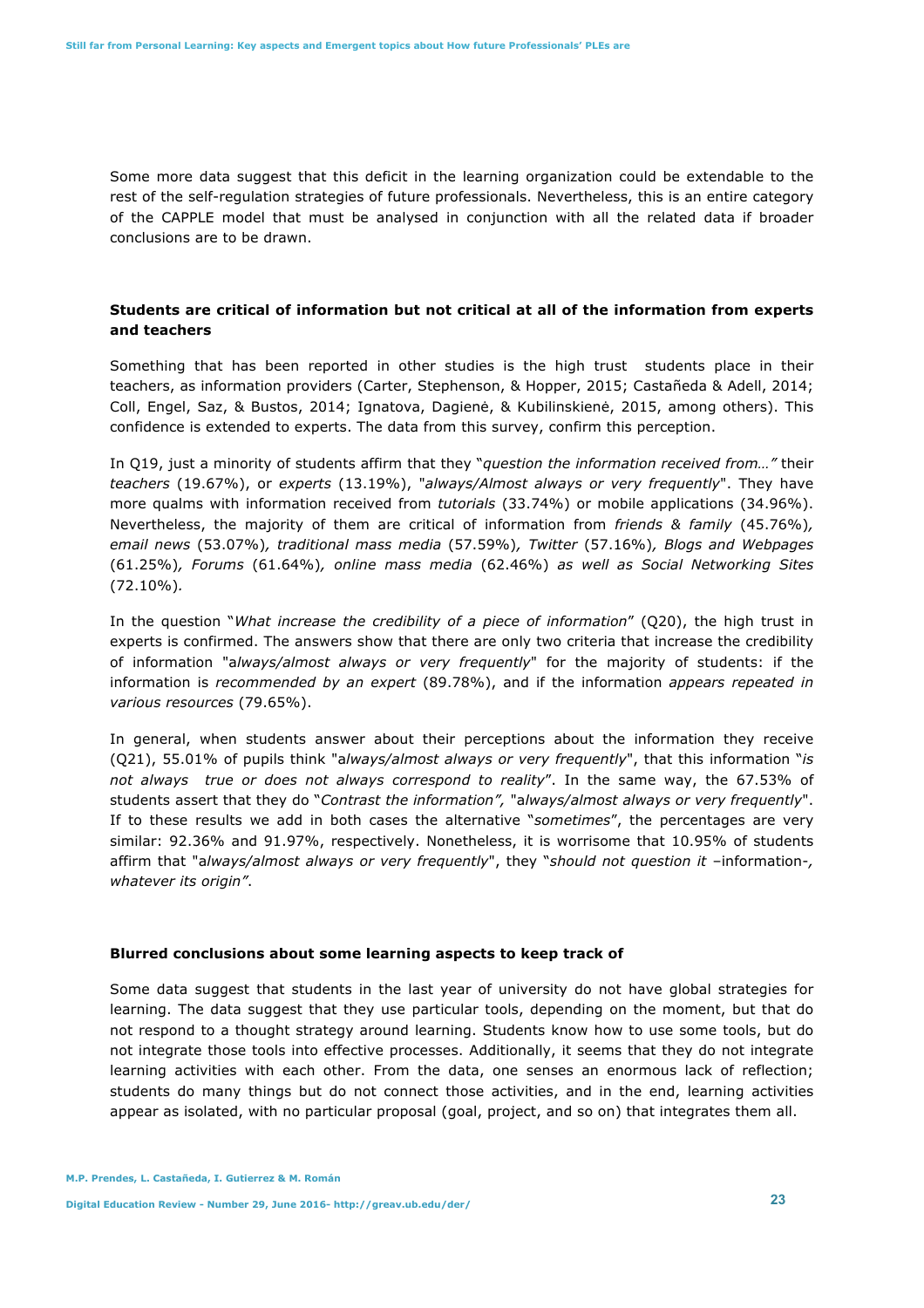The data indicate as well an evident division between different roles that people assume and the tools they use (Personal Vs. Professional, Work Vs. Leisure, Formal Vs. Informal learning, and so on). Nonetheless, even though they appreciate the importance of their professional role, they do not seem to be aware of repercussions of their activities in different online tools.

Finally, the data suggest that students in the last year of their degree course have their future working life in mind, but they are still students; they are not workers yet. Therefore, they react to the proposals -or requirements- made by teachers, course-mates, the educational institution or the formal learning system; so, they are still not a wholly proactive agent in their learning process.

#### **b. Potential emerging research topics**

In second place in the analyses made by the three focus groups were some topics that were not clearly defined by the data available, but some of these will be part of a specific analysis in the same project, while, unfortunately, others would be part of future initiatives.

After the discussion-based analyses in the focus groups, some topics emerged as relevant for immediate analysis, which will be done in the context of the CAPPLE project, and others that should be addressed in future studies:

The CAPPLE Project is an exploratory piece of research based on a self-report survey. The next steps in understanding PLE must include the study of students' learning in context, including the direct observation of learning processes, as well as a collection of evidence of the development of these processes; not only self-reports.

Additionally, it is vital to continue research on university teaching, trying to connect the study of learning tasks (types of tasks that are included in university courses), and ways to boost the development of basic strategies for the PLE development (search, organization, self-regulation, and so on).

This includes highlighting self-regulation - and self-direction in the case of adults- as a key competence, understanding that self-directed learners could be naturally empowered to support, develop and manage their PLEs (Dabbagh & Kitsantas, 2012; Yen, Tu, Sujo-Montes, Armfield & Chan, 2013).

Likewise, it has emerged that a study of the relationship between data, like those studied in CAPPLE, and specific psychological characteristics of students, as well as teachers, is a matter of increasing interest.

Some data from the survey suggest a close relationship between cultural capital (as in DiMaggio, 1982) and the way people generate and manage their PLEs. A deep study to explain better the influences of social conditions and learning, as well as the development of PLE would be recommendable.

It seems increasingly important to understand the PLEs of professionals, understood as people currently working in different job positions as well as unemployed.

Similarly, there is a clear need to analyse the different contexts (formal, non-formal, personal, social, and so on) and their influence on PLE development, as well as how those contexts could converge in broader and more global, personal learning proposals. Moreover, and in line with previous works (Castañeda & Camacho, 2012 or Bartsch & Dienlin, 2016), it is important to study

**M.P. Prendes, L. Castañeda, I. Gutierrez & M. Román**

**Digital Education Review - Number 29, June 2016- http://greav.ub.edu/der/ 24**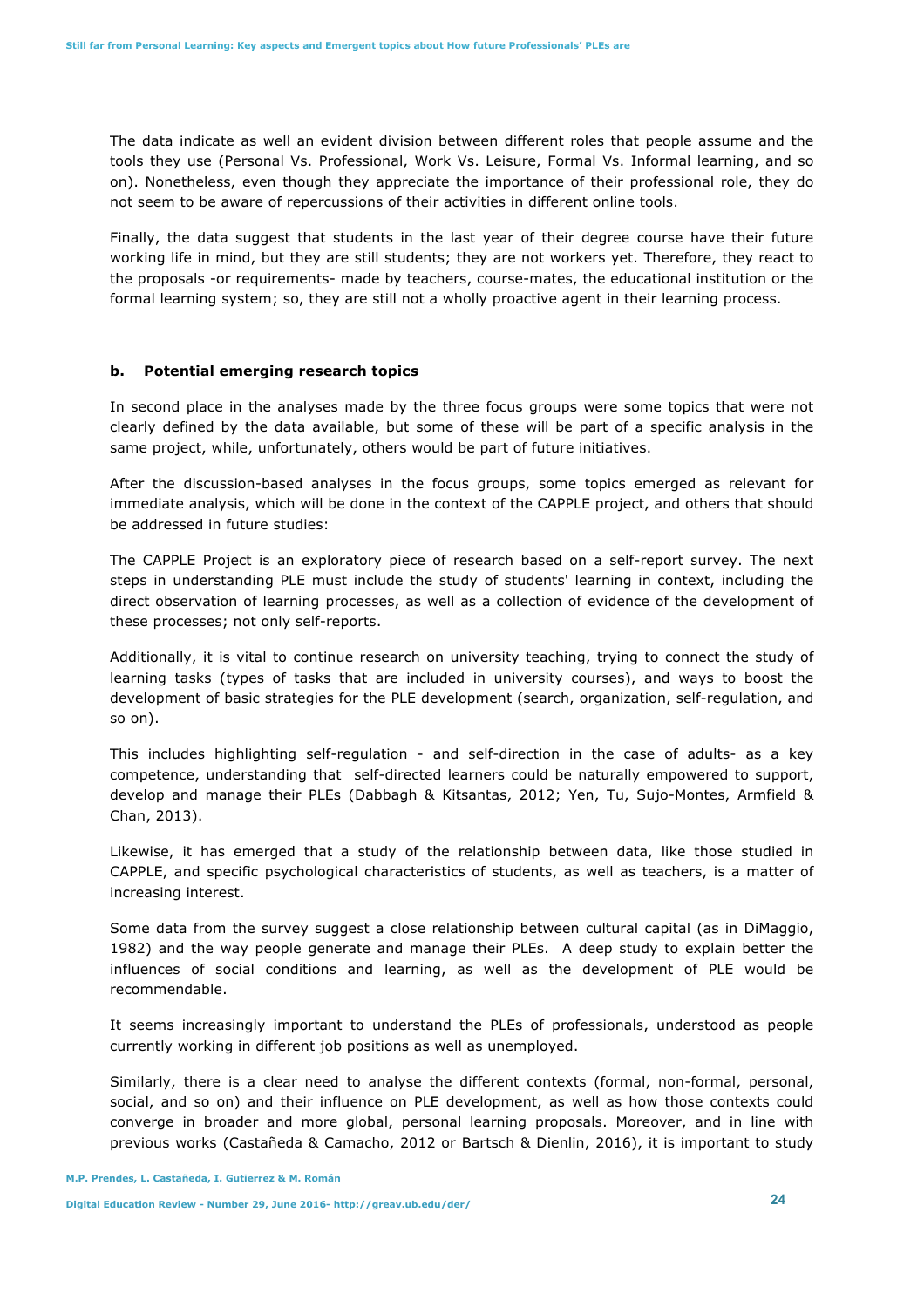in depth the impact of the different actions of the various learning contexts on the (digital) identity of the person.

Following the data, the role of beliefs about learning in the way people carry out their learning processes seems imperative. Therefore, it is crucial to propose dynamic changes in the traditional beliefs about learning (What is learning? What is learning for? How to teach? What is important to teach? and so on). These proposals could underlie current teaching and learning at any level, as well as changing the perspective of seeing learning as a formal process that only takes place in formal institutions, and not as a personal challenge for every person and which must be a key part of life.

#### **IV. Further Steps in the Project**

After this first joint general overview, it is time to analyse in depth the data we have recovered from the sample, in the light of the model that we have created to better understand the concept of PLE and its reality

Even though the final sample of complete questionnaires is 2054, taking into account the kind of sampling used in the study, it is not possible to speak properly about the representativeness of the sample. Nevertheless, the number of complete answers is extraordinary and would give us an excellent overview of the population for in-depth study in future research.

After the first approach to descriptive data that we explain in this article, we are going to analyse data from different perspectives in order to understand the picture of the PLE that our data show us. We are interested in the study of gender differences between our students also in studying the differences between areas of knowledge (science, health, humanities, law, arts, social sciences and engineering).

In another sense, we will analyse the different elements that we had already understood as the basics of the underlying model for every PLE (the CAPPLE model explained in 0). Apart from seeing how students' answers represent every part of the model, in general, it is interesting to see how those elements appear to be more related to the independent work of the learner. Also of interest is how they are related to formal educational mechanisms dependent on others (academic staff, universities, conferences, compulsory assignments, and so on.)

Moreover, one of the emergent topics in this analysis process is one of the principal research lines that the group is developing: PLE patterns and associated profiles. This topic was originally included as a small part of one of the objectives of the project, but the analysis has revealed it as being crucial regarding better understanding of the PLE structure, origin and dynamics, as well as in beginning to infer how the formal educational processes would influence them.

In addition to this, during the project we have developed a tool for diagramming the results of the survey. The main goals of this development were, on the one hand, to explore other ways of understanding the data and the PLEs and, on the other, to present the data in a more "readable" format for normal users. Currently, we continue to work on the possibility of creating an easy read interface for those that have collaborated with the survey of the project to provide them with some useful information about their learning and their options for improving it.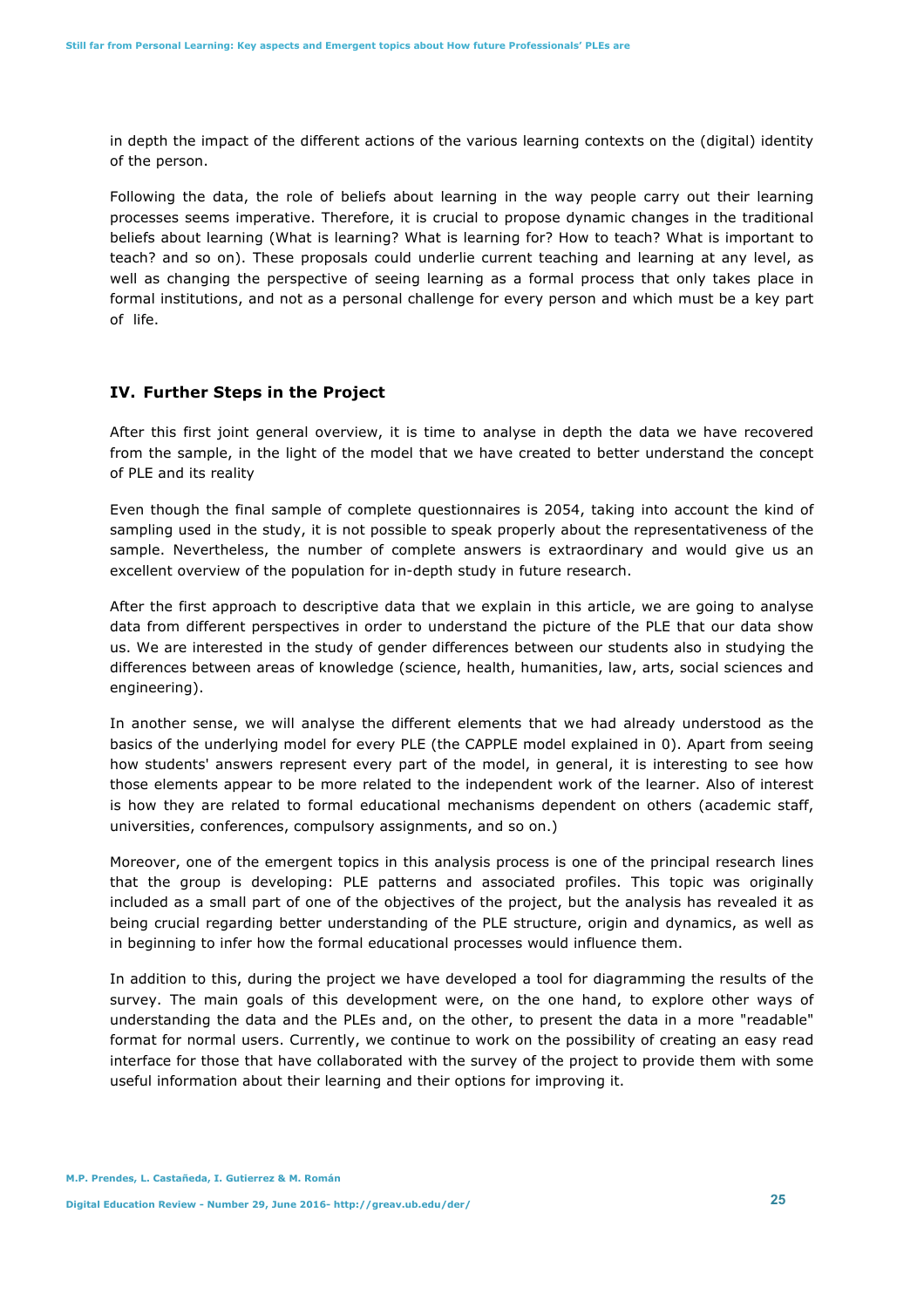## **V. Far from conclusions, still far away from learning**

The results presented in this paper are still very limited but they do try to show some different perspectives from the data collected, based on the interpretation of the processes made before the in-depth analysis.

From the data, it seems that formal education processes – at least at university- are not preparing professionals to be independent learners, near critical, as would be desirable, to cover the current society needs. Our students are nearer to a "traditional model" of student than to an innovative student, as we have shown above. In this sense our results show a university student really different from the model of student explained by Prensky (2001) (see Prendes, Castañeda, Gutierrez & Sánchez, 2015).

However, the processes that constitute the learning -and consequently configure the PLE- cannot be explained easily, and could converge in many different ways, through complex processes. Understanding this is still a long research journey away, and models that help us to improve are still elusive.

Some of the result, challenge researchers to not resort to oversimplifications that detract from learning, and become mere mini processes capable of being falsely automated. By contrast, the commitment as researchers is to provide in-depth studies that can help learners and educators to understand better what we can do to enhance the learning experience of future professionals.

## **References**

- Adell, J., & Castañeda, L. (2010). Los Entornos Personales de Aprendizaje (PLEs): una nueva manera de entender el aprendizaje. In R. Roig Vila & M. Fiorucci (Eds.), *Claves para la investigación en innovación y calidadeducativas. La integración de las Tecnologías de la Información y la Comunicación y la Interculturalidad en las aulas.* Alcoy: Marfil – Roma TRE Universita deglistudi. (pp. 19-30). Retrieved from https://digitum.um.es/xmlui/handle/10201/17247
- Attwell, G. (2007). "The Personal Learning Environments the future of eLearning?".*eLearning Papers*, 2(1). Retrieved from http://www.elearningeuropa.info/files/media/media11561.pdf
- Attwell, G., Castañeda, L., & Buchem, I. (2013). Guest editorial preface: Special issue from the personal learning environments 2011 conference. *International Journal of Virtual and Personal Learning Environments (IJVPLE)*, *4* (4).iv-vii.
- Bartsch, M., & Dienlin, T. (2016). Control your Facebook: An analysis of online privacy literacy. *Computers in Human Behavior,* 56, 147-154. doi:10.1016/j.chb.2015.11.022
- Buchem, I., Attwell, G.,& Torres, R. (2011). Understanding Personal Learning Environments: Literature review and synthesis through the Activity Theory lens. pp. 1-33. *Proceedings of the The PLE Conference* 2011, 10th – 12th July 2011, Southampton, UK. Retrieved from http://journal.webscience.org/658/
- Cabero-Almenara, J., & Vázquez-Martínez, A. I. (2014). Production and evaluation of a Personal Learning Environment for faculty training: analysis of an experience / Producción y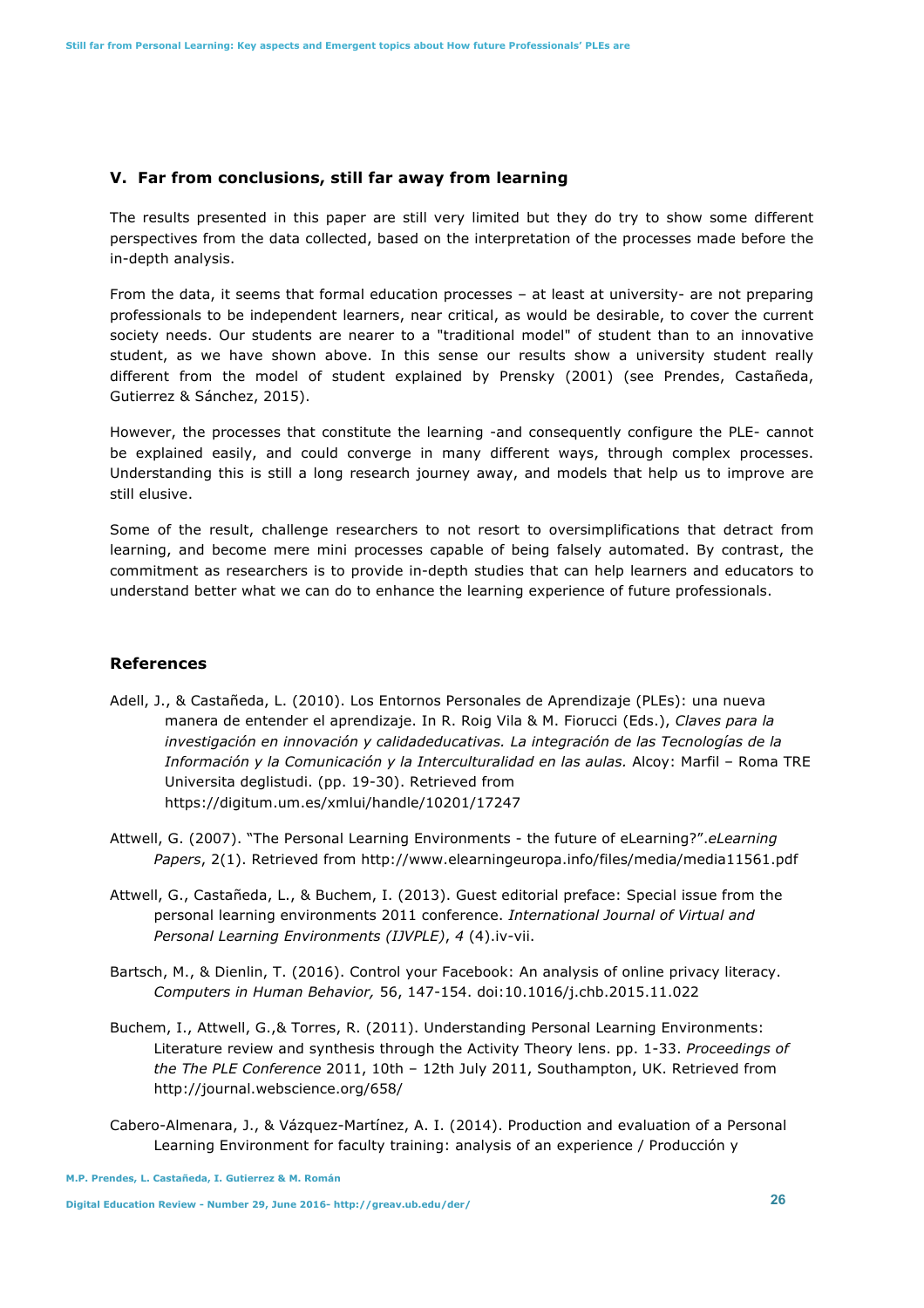evaluación de un Entorno Personal de Aprendizaje para la formación universitaria: análisis de una experiencia. *Cultura Y Educación*, *26*(4), 631–659. http://doi.org/10.1080/11356405.2014.985944

- Carter, M., Stephenson, J. & Hopper, T. (2015). Factors in instructional decision-making, ratings of evidence and intended instructional practices of Australian final year teacher education students. *Australian Journal of Teacher Education (Online)*, *40*(6), 85.doi:10.14221/ajte.2015v40n6
- Castañeda, L. & Adell, J. (2013). (Eds.), *Entornos personales de aprendizaje: claves para el ecosistema educativo en red.* Alcoy: Marfil. Retrieved from http://www.um.es/ple/libro
- Castañeda, L. & Adell, J. (2014). Beyond the tools: Analysing personal and group learning environments in a university course / más allá de la tecnología: Análisis de los entornos de aprendizaje personales y grupales de estudiantes en una asignatura universitaria. *Cultura Y Educación*, *26*(4), 739-774. doi: http://dx.doi.org/10.1080/11356405.2014.98594
- Castañeda, L. & Camacho, M. (2012). Desvelando nuestra identidad digital. *El profesional de la información*, 21(4), 354-360.doi:10.3145/epi.2012.jul.04
- Cohen, L., Manion, L. & Morrison, K. (2007). *Research Methods in Education*. New York: Routledge.
- Coll, C., & Engel, A. (2014). Introduction: Personal Learning Environments in the context of formal education / Introducción: los Entornos Personales de Aprendizaje en contextos de educación formal. *Cultura Y Educación*, *26*(4), 617–630. http://doi.org/10.1080/11356405.2014.985947
- Coll, C., Engel, A., Saz, A., & Bustos, A. (2014). Personal learning environments: Design and use / los entornos personales de aprendizaje en la educación superior: Del diseño al uso. *Cultura Y Educación*, *26*(4), 775-801.doi:10.1080/11356405.2014.98593
- Chaves, E., Trujillo, J. M., & López, J. A. (2015). Autorregulación del Aprendizaje en Entornos Personales de Aprendizaje en el Grado de Educación Primaria de la Universidad de Granada, España. *Formación Universitaria*, *8*(4), 63–76. http://doi.org/10.4067/S0718- 50062015000400008
- Dabbagh, N., & Kitsantas, A. (2012). Personal Learning Environments, social media, and selfregulated learning: A natural formula for connecting formal and informal learning. *The Internet and higher education*, 15(1), 3-8.doi:10.1016/j.iheduc.2011.06.002
- DiMaggio, P. (1982). Cultural capital and school success: The impact of status culture participation on the grades of US high school students. *American sociological review*, 47(2), 189-201. Retrieved from http://www.jstor.org/stable/2094962
- Fiedler, S.,& Väljataga, T. (2013). Personal Learning Environments: A conceptual landscape revisited. *eLearning Papers, 35,* ISSN: 1887-1542. Retrieved from http://openeducationeuropa.eu/sites/default/files/asset/In\_Depth\_35\_2.pdf
- Finch, H.,& Lewis, J. (2013). Focus Groups. In Ritchie, J., & Lewis, J. (Eds.),*Qualitative research practice: A guide for social science students and researchers.* London: Sage.
- Gallego-Arrufat, M. J., & Chaves-Barboza, E. (2014). Tendencias en estudios sobre Entornos Personales de Aprendizaje (Personal Learning Environments-PLE*-). Edutec. Revista*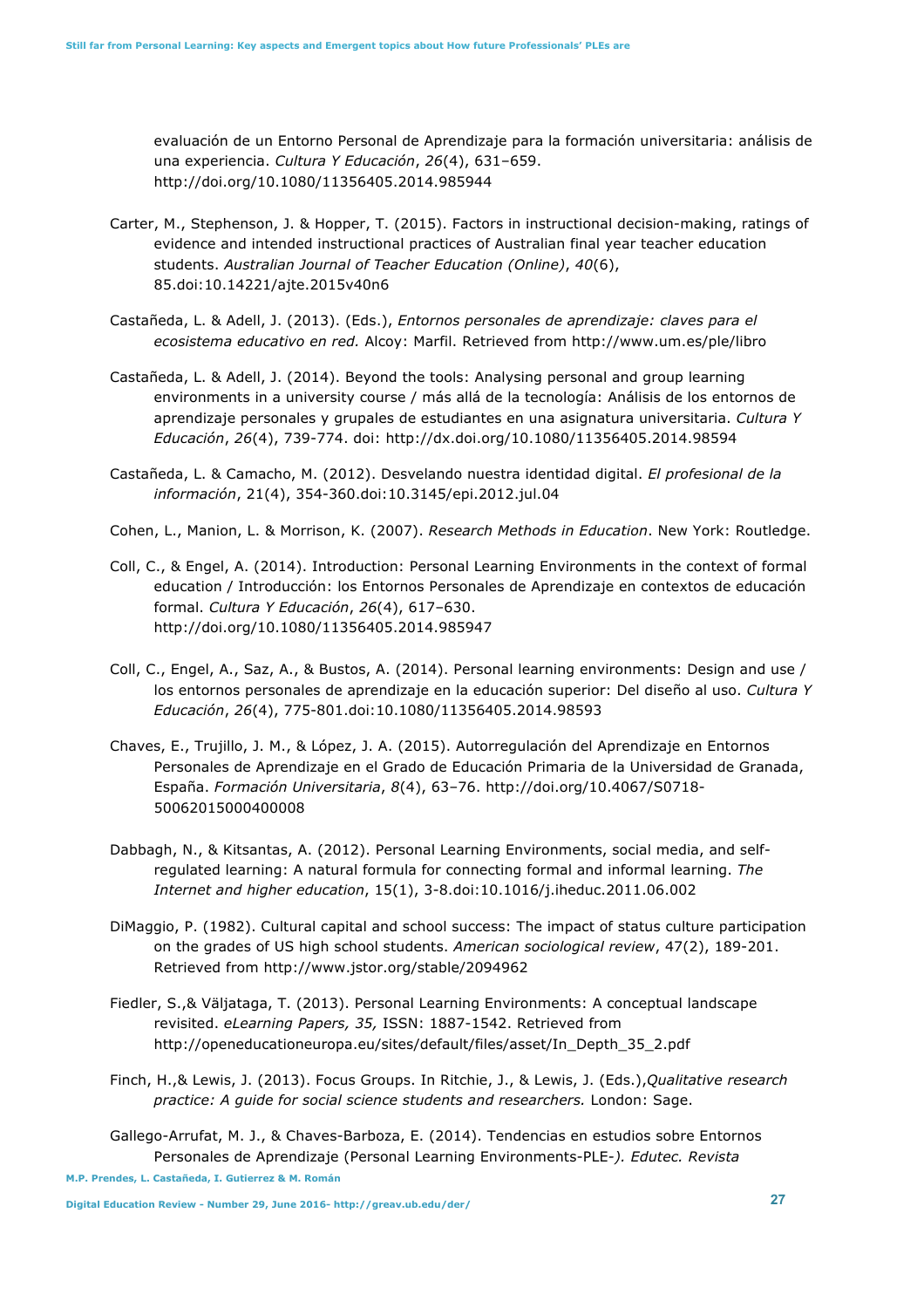*Electrónica de Tecnología Educativa,* (49). Retrieved from http://edutec.rediris.es/Revelec2/Revelec49/pdf/Edutec\_n49\_Gallego\_Chaves.pdf

- Goh, W. W., Bay, S., & Chen, V. H. H. (2015). Young school children's use of digital devices and parental rules. *Telematics and Informatics*, 32(4), 787-795.doi:10.1016/j.tele.2015.04.002
- Ignatova, N., Dagienė, V., & Kubilinskienė, S. (2015). ICT-based learning personalization affordance in the context of implementation of constructionist learning activities. *Informatics in Education*, 14(1), 51-65.doi:10.15388/infedu.2015.04
- Krosnick, J. A. (1999). Survey research. *Annual Review of Psychology*, *50*, 537- 567.doi:10.1146/annurev.psych.50.1.53
- Mödritscher, F., Krumay, B., El Helou, S., Gillet, D., Nussbaumer, A., Albert, D., Dahn, I., y Ullrich, C. (2011). May I Suggest? Comparing Three PLE Recommender Strategies. *Digital Education Review.*http://files.eric.ed.gov/fulltext/EJ959269.pdf
- Matell, M. S.,& Jacoby, J. (1972). Is there an optimal number of alternatives for Likert-scale items? Effects of testing time and scale properties.*Journal of Applied Psychology,* 56(6), 506- 509.doi:10.1037/h0033601
- Prendes, M.P., Castañeda, L.,& Gutiérrez, I. (2014). How Do Professionals Learn? Designing and Validating an Instrument for Describing the Personal Learning Environments (PLEs) of the last year university students. In J. Viteli & M. Leikomaa (Eds.),*Proceedings of EdMedia: World Conference on Educational Media and Technology 2014* (pp. 204-211). Association for the Advancement of Computing in Education (AACE). Retrieved from http://www.editlib.org/p/147524.
- Prendes, M.P., Castañeda, L., Solano, I., Roig, R., Aguiar, M.V. & Serrano, J.L. (2015). Validación de un cuestionario sobre hábitos de trabajo y aprendizaje para futuros profesionales: explorar los Entornos Personales de Aprendizaje. Manuscript submitted for publication.
- Prendes, M.P.,& Castañeda, L. (2013). PLE-Centered Education: The Next Boundary. Perceptions and Realities Behind Students Personal Learning Environments. *ELA Journal of Educational Leadership in Action*, 2(1). ISSN 2164-1102. Retrieved from http://www.lindenwood.edu/ela/issue03/castaneda.html
- Prendes, M.P., Castañeda, L., Ovelar, R. & Carrera, X. (2014). Componentes básicos para el análisis de los PLE de los futuros profesionales españoles: en los albores del Proyecto CAPPLE. *EDUTEC, Revista Electrónica de Tecnología Educativa, 47.* Retrieved from http://www.edutec.es/revista/index.php/edutec-e/article/view/139
- Prendes, M.P. (2015). Analysis of PLE in a Spanish Sample of University Students. *Conference proceeadings of Online Educa Berlin*. Berlin.
- Prendes, M.P. & Gutiérrez, I. (2015). Personal Learning Environments (PLEs) of Spanish university students: project CAPPLE. *Conference proceedings of X International Guide Conference*. Viena.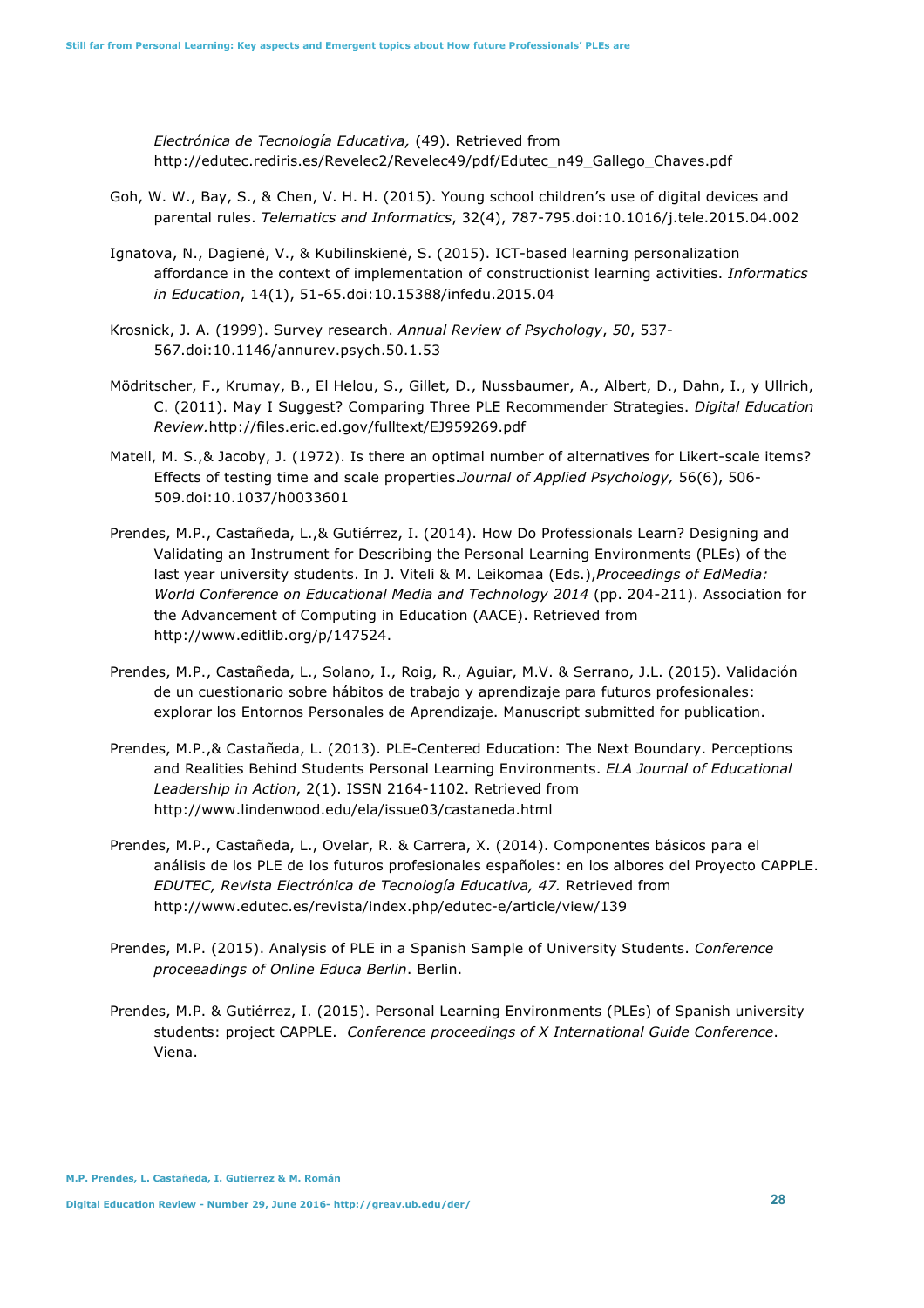- Prendes, M.P,; Castañeda, L.; Gutiérrez, I. & Sánchez, M.M. (2015). Personal Learning Environments in future professionals: nor natives or residents, just survivors. *Conference proceedings of Conference on Behaviours, Education and Psychology.* New York.
- Prensky, M. (2001). Digital natives, digital immigrants part 1. *On the horizon*, 9 (5), 1-6. doi:10.1108/10748120110424816
- Shaikh, Z. A., & Khoja, S. A. (2014). Towards Guided Personal Learning Environments: Concept, Theory, and Practice. In *2014 IEEE 14th International Conference on Advanced Learning Technologies* (pp. 782–784). IEEE. http://doi.org/10.1109/ICALT.2014.230
- Stake, R. (2010). *Qualitative Research: studying how things work.* New York: The Guilford Press.
- Torres, R., y Mobbs, R. (2008). Building Web 2.0-Based Personal Learning Environments A Conceptual Framework. EDEN Research Workshop, Paris. http://attachments.wetpaintserv.us/FdezjL1VkK3ilHp8yioyjQ%3D%3D815595
- White, D. S., & Le Cornu, A. (2011). Visitors and Residents: A new typology for online engagement. First Monday, 16(9). Retrieved from http://firstmonday.org/ojs/index.php/fm/article/view/3171/3049
- Yen, C. J., Tu, C. H., Sujo-Montes, L. E., Armfield, S. W., & Chan, J. Y. (2013). Learner selfregulation and web 2.0 tools management in personal learning environment.*International Journal of Web-Based Learning and Teaching Technologies (IJWLTT*), 8(1), 46-65. doi:10.4018/jwltt.2013010104